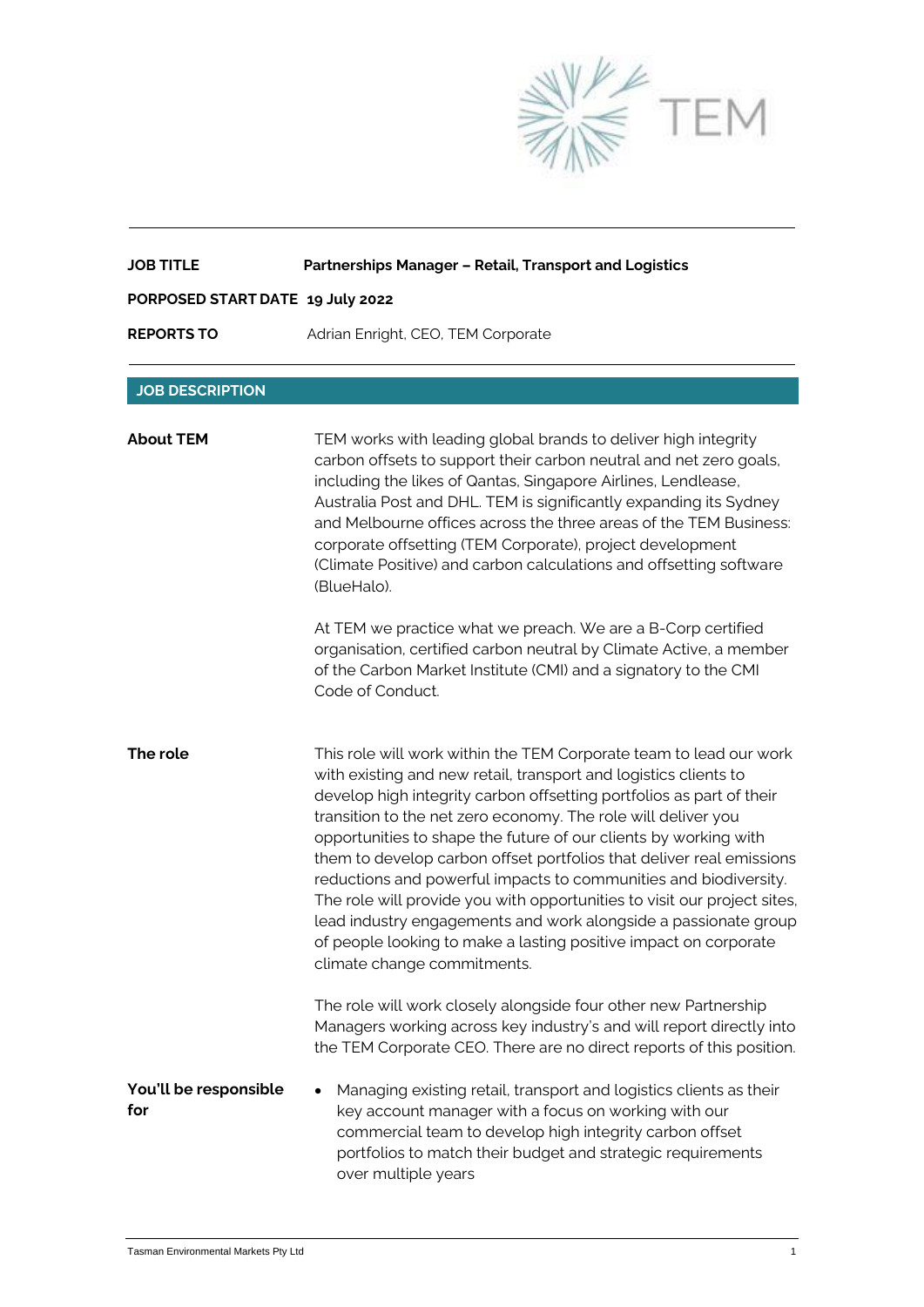| ٠                                          | Developing and executing a business development plan to<br>establish new long-term offsetting commercial partnerships<br>with other retail, transport and logistics clients<br>Working alongside other Partnership Managers to develop new<br>partnership offerings across other parts of the TEM business,<br>including new carbon projects and BlueHalo<br>Other roles including<br>TEM brand ambassador in key market events etc. (e.g.,<br>$\circ$<br>Carbon Market Institute Summit, industry<br>events/conferences, etc.)<br>Regular (one every two months) blog contributions<br>$\circ$<br>Contribute to lead generation with market and client<br>$\circ$<br>research in key areas of strategic growth for TEM<br>Corporate |
|--------------------------------------------|--------------------------------------------------------------------------------------------------------------------------------------------------------------------------------------------------------------------------------------------------------------------------------------------------------------------------------------------------------------------------------------------------------------------------------------------------------------------------------------------------------------------------------------------------------------------------------------------------------------------------------------------------------------------------------------------------------------------------------------|
| $\bullet$                                  | What you need to apply • 5-10 years' experience in the retail and/or transport and<br>logistics sector with a focus on climate change and<br>sustainability<br>• Passionate mindset to shape corporate climate change agendas<br>with a sharp business acumen<br>Excellent client liaison skills, business development and<br>negotiating skills<br>Highly organised, ability to manage competing priorities and<br>meet deadlines, and remain calm under pressure in a fast-<br>paced environment,<br>• Excellent interpersonal and communication skills, with the<br>ability to build relationships and influence stakeholders at all<br>levels<br>Experience in carbon markets is considered an advantage                         |
| You'll thrive in this role if<br>you bring | TEM is a company that thrives in making impact on reversing<br>climate change. We bring a pioneering mindset that is ambitious<br>and creative in building our part of the net zero economy. We<br>trust and empower each other and interact with respect and<br>empathy. If you're someone that brings these attributes, you will<br>do well with TEM.                                                                                                                                                                                                                                                                                                                                                                              |
| Location                                   | Sydney and Melbourne, with consideration given to other<br>locations for the right candidate                                                                                                                                                                                                                                                                                                                                                                                                                                                                                                                                                                                                                                         |
| Renumeration                               | Base salary + annual performance bonus to be negotiated                                                                                                                                                                                                                                                                                                                                                                                                                                                                                                                                                                                                                                                                              |
| How to apply with TEM<br>٠                 | Please apply by submitting a cover letter outlining what you<br>will bring to TEM (1 page maximum), and CV (maximum 2<br>pages) to careers@tem.com.au.<br>You must hold the right to work in Australia.                                                                                                                                                                                                                                                                                                                                                                                                                                                                                                                              |
| <b>Applying with TEM</b>                   | TEM is an equal opportunity employer committed to providing<br>a working environment that embraces and values diversity and                                                                                                                                                                                                                                                                                                                                                                                                                                                                                                                                                                                                          |